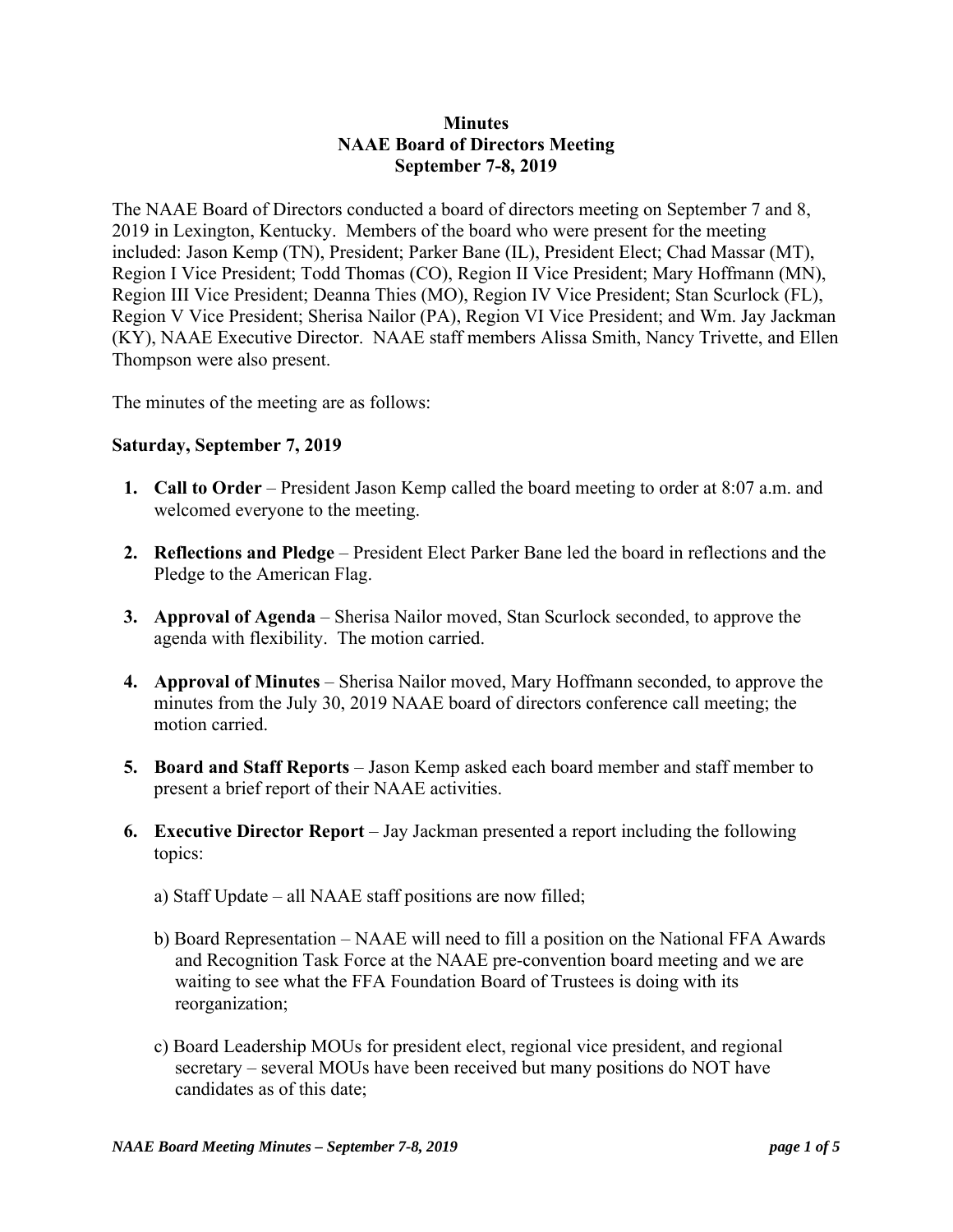- d) Board Reports staff is reinstating monthly meetings from which reports will be sent to the board members;
- e) Leadership Handbook Chad Massar moved, Stan Scurlock seconded, to approve the revised section four of the leadership handbook; the motion carried;
- f) Distinguished Service Award Todd Thomas moved, Mary Hoffmann seconded, to award the NAAE Distinguished Service Award to Dr. Steve Brown; the motion carried;
- g) Committees the committee applications on Survey Gizmo have been revised to ensure that, for each respective committee, the board committee chair, staff committee consultant, full committee chair, full committee secretary, and president elect will receive the applications as they are submitted. Regional vice presidents will also receive the applications for every committee from their respective regions. A Drop Box folder for each committee will be created to store the respective committee's applications. Committee leadership will have access to their respective Drop Box folder. An email message will be sent to the entire NAAE membership in November to solicit committee members for 2020-21.
- **7. Associate Executive Director Report** Alissa Smith presented her report to the board on items including:
	- a) the detailed membership report from 2018-19;
	- b) a discussion of the in-dues and upgrade professional liability insurance programs;
	- c) 2019 professional development programs; and
	- d) Agriculture Teacher Resource Guide Update.
- **8. National FFA Foundation NAAE Grant Proposal** Jay Jackman presented the FFA NAAE Grant Proposal from the National FFA Foundation. Sherisa Nailor moved, Stan Scurlock seconded, to accept the National FFA Foundation's offer to establish a NAAE Grant Program and to authorize the NAAE executive director to finalize the legally binding contract for the grant program with the National FFA Foundation; the motion carried.
- **9. NAAE Office Relocation** Jay Jackman presented the rationale to relocate the NAAE office from the campus of the University of Kentucky College of Agriculture, Food and Environment to a location off-campus within Lexington, Kentucky. Stan Scurlock moved, Mary Hoffmann seconded, to authorize the NAAE executive director to proceed to seek a lease arrangement for office space for NAAE and to bring a detailed relocation proposal to the NAAE board of directors for final approval; the motion carried.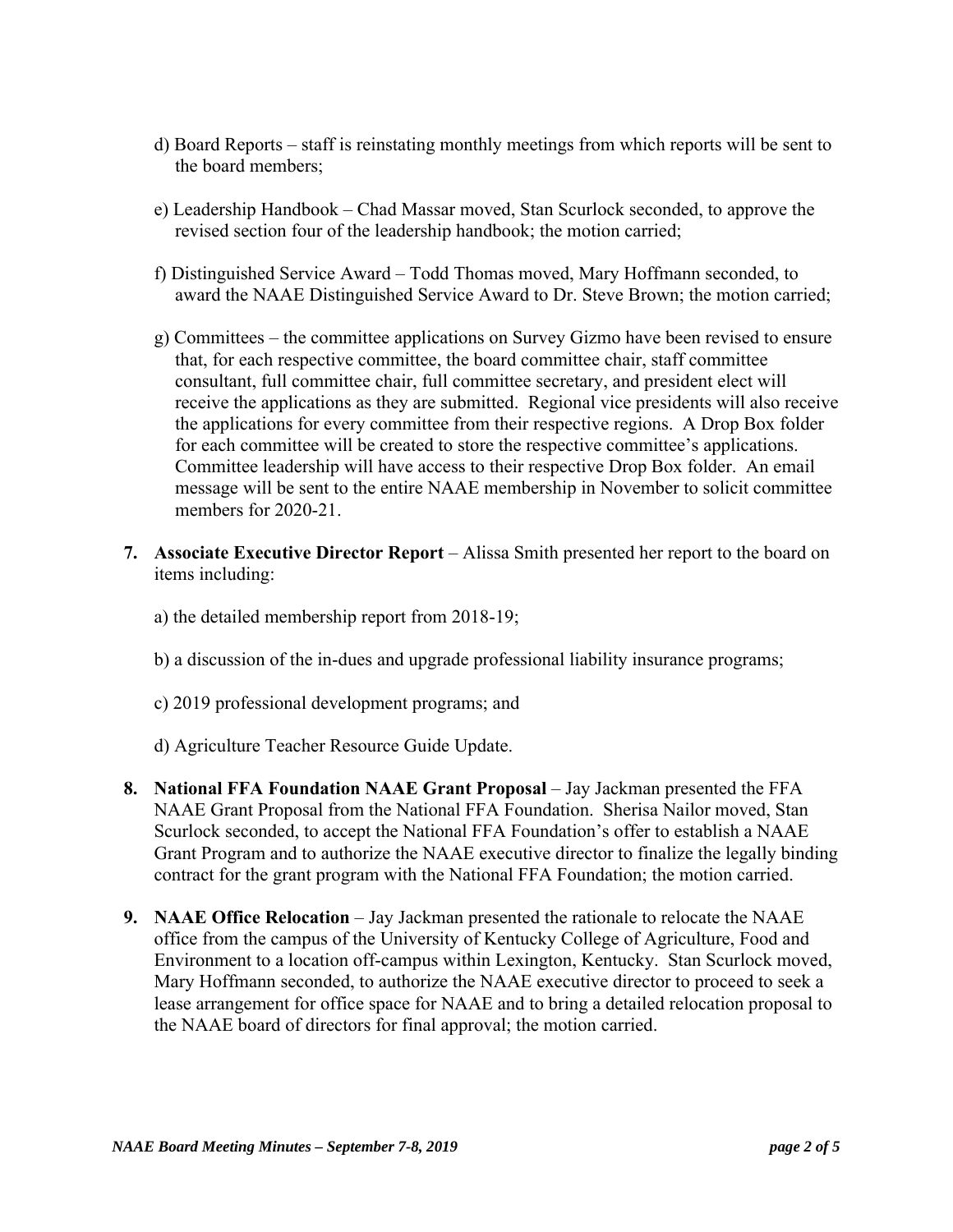**10. NAAE Dues Increase Possibility** – Todd Thomas moved, Stan Scurlock seconded, for Jason Kemp to appoint an *ad hoc* committee of Parker Bane, Deanna Thies, and Jay Jackman to develop a dues increase proposal and rationale to be presented to the NAAE board of directors at the December 2019 pre-convention board meeting; the motion carried.

*President Jason Kemp recessed the board meeting for lunch from 11:55 am until 12:23 pm.* 

- **11. NAAE Executive Session** Jason Kemp called a brief executive session with the NAAE executive director from 12:23 pm until 12:35 pm.
- **12. CASE Report** Nancy Trivette presented an update from the Curriculum for Agricultural Science Education initiative.
- **13. National Teach Ag Campaign Report** Ellen Thompson presented the National Teach Ag Campaign report, highlighted by National Teach Ag Day, the STAR program, and upcoming plans for the National FFA Convention and the NAAE Convention.
- **14. Strategic Planning Committee Meeting** Parker Bane, board committee chair, conducted the meeting with Rob Yates (MT), full committee secretary, joining by conference call.
- **15. Public Policy Committee Meeting** Mary Hoffmann, board committee chair, conducted the meeting with Linda Sattler (WI), full committee chair, joining by conference call.
- **16. Professional Growth Committee Meeting** Chad Massar, board committee chair, conducted the meeting with Roger King (WI), full committee chair, joining by conference call.
- **17. Marketing Committee Meeting** Sherisa Nailor, board committee chair, conducted the meeting with Kim Houser (WI), full committee chair, joining by conference call.
- **18. Finance Committee Meeting** Deanna Thies, board committee chair, conducted the meeting with Tara Berescik (NY), full committee chair, joining by conference call.
- **19. Member Services Committee Meeting** Stan Scurlock, board committee chair, conducted the meeting without Lauren Emerson (LA), full committee chair, who was unable to join by conference call.
- **20. Policy and Bylaws Committee Meeting** Todd Thomas, board committee chair, conducted the meeting without Brittany Kloer (IN), full committee chair, who was unable to join by conference call.
- **21. New Board Committee Agenda and Report Form** As a group, the directors developed a revised template to combine the board committee agenda and the board committee report form into one document per committee to be implemented at the next board meeting (winter/spring 2020).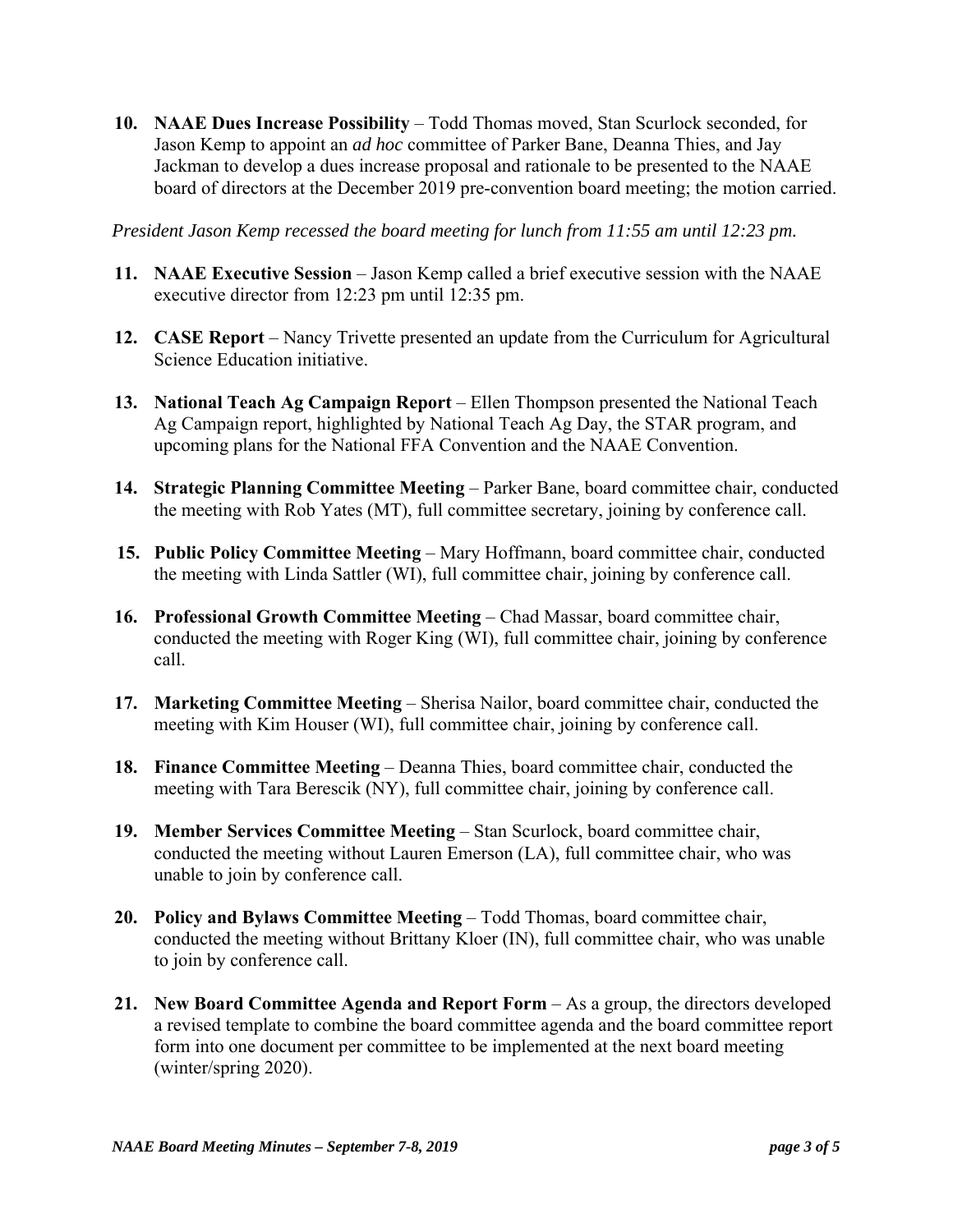*President Jason Kemp recessed the board meeting for the day at 4:43 p.m. President Kemp reconvened the meeting on Sunday, September 8, at 8:02 a.m.* 

- **22. 2019 National FFA Convention**  Alissa Smith presented to the board NAAE's plans for the national FFA convention, including a new booth arrangement to showcase all of NAAE (including CASE and My Local Cooperative) with a teacher focus, the National Teach Ag Campaign booth with a student focus, Agriscience Learning Labs and other professional development teacher workshops, the National Agriscience Pre-service Teacher Program, and new opportunities for sponsor interaction.
- **23. 2019 NAAE Convention**  Alissa Smith presented the draft schedule for the upcoming NAAE convention. It was agreed that the Monday board of directors meeting would begin at 10:00 am, rather than 8:00 am. It was agreed that the Saturday post-convention board of directors meeting would end no later than 11:30 am to accommodate those who need to travel Saturday afternoon.
- **24. NAAE Board Representative Reports National FFA Foundation Board of Trustees**  Krista Pontius, one of two agriculture teachers who serve on the National FFA Foundation Board of Trustees, presented a report from the National FFA Foundation Board of Trustees. The National FFA Foundation is considering a reorganization, which would change the number of teachers on the board from two to one. Further, the Foundation may request that the teacher on the board be a current member of the NAAE board of directors. The NAAE directors authorized Jay Jackman to work on these details with Mark Poeschl of the National FFA Foundation.
- **25. NAAE Board Representative Report National FFA Alumni and Supporters**  Bill Davenport, the agriculture teacher who serves on the National FFA Alumni and Supporters Advisory Committee, presented a report from the National FFA Alumni and Supporters.
- **26. NAAE Board Representative Report The National Council for Agricultural Education** – Paul Larson, NAAE's representative to The Council, presented an update on The Council.
- 27. Strategic Planning Committee Report Parker Bane presented the Strategic Planning Committee report. Parker Bane moved, Stan Scurlock seconded, to adopt the Strategic Planning committee report; the motion carried. (The report is posted to the committee page on Communities of Practice.)
- **28. Professional Growth Committee Report**  Chad Massar presented the Professional Growth Committee report. Chad Massar moved, Sherisa Nailor seconded, to adopt the Professional Growth committee report; the motion carried. (The report is posted to the committee page on Communities of Practice.)